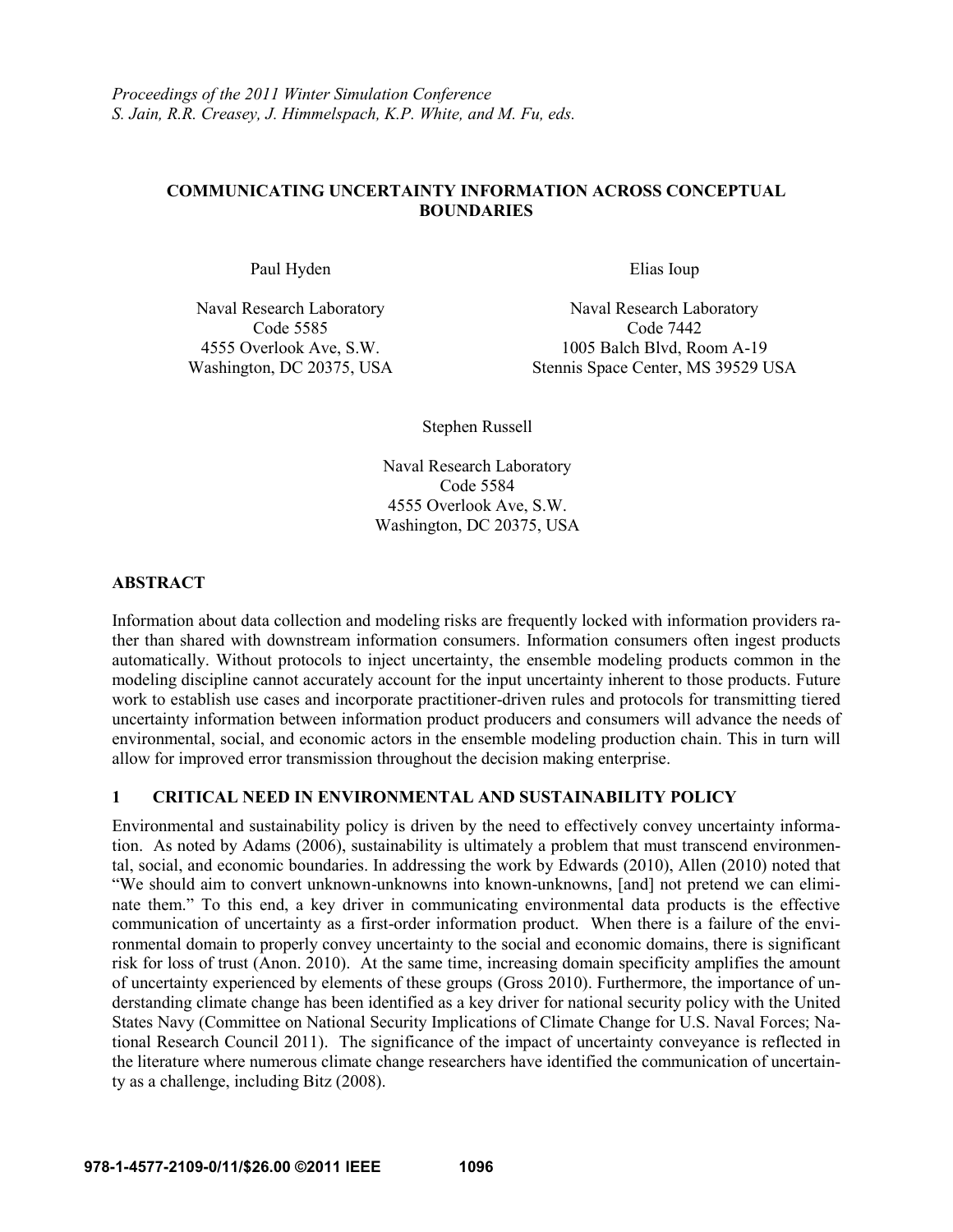The practical challenge of conveying uncertainty is heightened because the economic, social, and environmental domains do not always share a common understanding of uncertainty. Economic measures for uncertainty often focus on risk. For example, a seminal effort by Knight (1921) first identified the ‗the ones we don't know', the type of risk that would be immortalized as the ‗unknown-unknowns' of Secretary of Defense Donald Rumsfeld (U.S. Department of Defense 2002). Trivially, any effort to communicate uncertainty cannot communicate these risks, but can only motivate our downstream target audience to include the risks communicated by upstream uncertainty. Nobel prize winning approaches to the applications of the decisions between uncertain alternatives includes Tversky and Kahneman (1992). Hirshleifer (1979) conducts an excellent survey on some of the great thinking about information uncertainty in the economics domain, including discussion about modern portfolio theory from Markowitz (1959). The visceral nature of uncertainty as applied to information asymmetry that reducing your automobile trade-in are discussed in Akerlof (1970).

Social models for uncertainty certainly appear to lag the efforts in the environment and economic domains. Examples thought to be well solved in the environmental domain such as near term weather forecast still show cracks in conveying uncertainty. A recent effort by Morss, Demuth, and Lazo (2008) demonstrated the different ways that the general public interprets the implicit and explicit uncertainty in weather forecasts. The book by Patterson (2003) discussed the challenges faced by the public in digesting uncertainty in public policy.

#### **2 GEOSPATIAL DOMAIN EFFORTS**

The Joint Committee for Guides in Metrology (JCGM) publishes standards and shares these standards with partners such as ISO, IUPAC, ILAC, BIPM, IEC, IFCC, OIML, IUPAP. Two major approaches include the Guide to the Expression of uncertainty in measurement (GUM) (BIPM et al., 2010) and the associated document on propagation of distributions using a Monte Carlo method (BIPM et al., 2008). Numerous specific papers can be found to highlight the use of these standards in practice (Lira and Grientschnig 2010; Bich, Cox, and Harris 2006) or even teaching the communication of uncertainty. However, it is difficult to say whether these documents offer a conclusive solution to the challenges of communicating uncertainty.

An exciting effort is underway under the Seventh Framework Programme that addresses the need to communicate uncertainty by establishing a markup language standard called UncertML (Williams et al., 2009) for the Open Geospatial Consortium (OGC), the leading standards organization for geospatial services. UncertML is intended to describe unconditional distributions and conditional distributions where the conditioning is no longer of interest, e.g. the prediction from a Bayesian random function. UncertML is part of a broader UncertWeb project which is tasked with making "the uncertainty enabled model web a reality" (UncertWeb 2011). This includes efforts to produce APIs to support information and service models and demonstrations of UncertWeb concepts. Despite the features and generalizations provided by UncertML, it tends to emphasize random variables rather than a range of probabilistic models.

Other various efforts in communicating best practices in uncertainty as applied to climate modeling and decision-making have also been documented, including Morgan (2009). Efforts to manage uncertainty across the IPCC are documented in Swart et al. (2008) and the broader philosophical challenges to a shared uncertainty lexicon are discussed in Manning (2003). DG Robinson (1998) performs an extensive study of uncertainty analysis techniques from the period 1956-1985 applicable to complex systems.

Regan, Colyvan, and Burgman (2002) construct an ecologically focused taxonomy of uncertainty in conservation biology. An effort by Hunter and Goodchild (1993) identified the key issues of definition, communication, and management of error in spatial databases. Goodchild (1998) takes a critical look at the lack of uncertainty information in GIS systems. Land cover change modeling in Geographical Information Systems (GIS) based on historical map data is presented in presented in Leyk, Boesch, and Weibel (2005). Further efforts in the geospatial domain have included Thomson et al. (2005), Worboys (1998), AM MacEachren et al. (2005), Couclelis (2003), and Torres et al. (2004).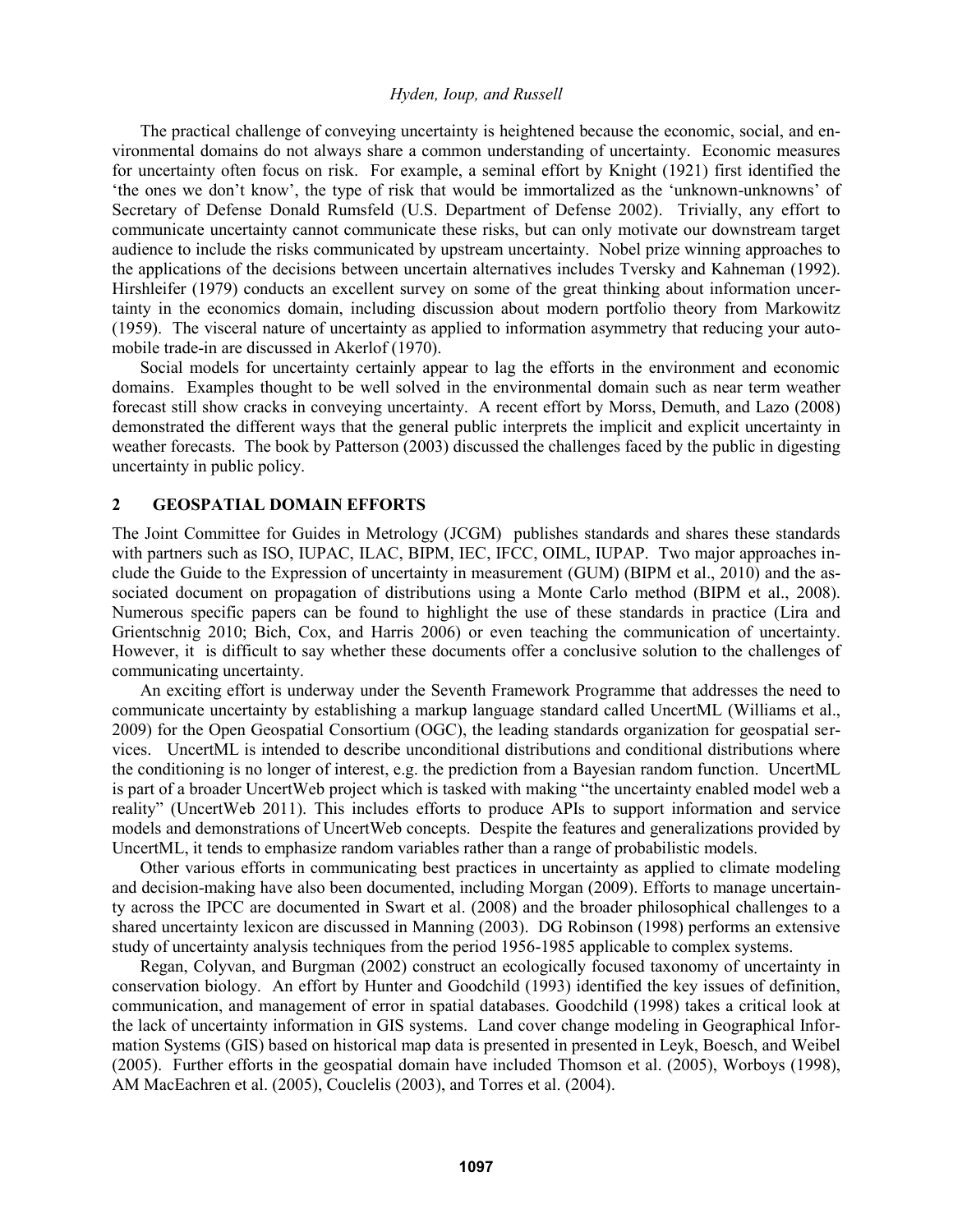#### **3 CHALLENGE ACROSS NUMEROUS DOMAINS**

Transmitting uncertainty information across organizational boundaries exists as a challenge in numerous contexts. In the domains of intelligence and policy analysis, IARPA (Intelligence Advanced Research Projects Activity) has targeted the program ACE (Aggregative Contingent Estimation) to solve questions relating to the elicitation, aggregation, and communication of expert opinion used to forecast global events. Here the approach is to apply prediction markets to collectively assess event uncertainty, as promoted in Arrow et al. (2008) but with innovative weighting schemes based on forecaster traits as found in Dani et al. (2006), Ranjan and Gneiting (2010), and Cooke, El Saadany, and Huang (2008). Studies such as Tetlock (2005) establish the effectiveness of prediction markets as well as unweighted opinion pools.

Failures in communicating model uncertainty have been linked to the 2008 United States financial crisis (Salmon 2009). Salmon argues that the inability of end users to comprehend the model (Li 2000) ultimately left the financial firms vastly underestimating systemic risk. Writers such as Taleb (2008) go so far to assert that it is ultimately impossible to statistically communication uncertainty in heavy-tailed situations, an argument he advances more carefully in Taleb (2007). Visual representations of uncertainty in intelligence analysis are presented in Thomson et al. (2005).

While presented here to illustrate common problems, intelligence and financial analysis are not the only domains where the transmission of uncertainty is relevant and critical. Further, environmental, geospatial, and other domains where temporal ensemble models are common tend to be particularly susceptible to the effects of uncertainty conveyance/communication, or a lack thereof. Much of the literature in these domains focus on communicating uncertainty in a descriptive, qualitative manner rather than via analytic/quantitative means (Gigerenzer et al., 2005; Patt and Schrag 2003).

## **4 CONCLUSION: SIMULATION ANALYSIS EXPERIENCE AND PRACTIONER REALITY**

Simulation practitioners have long worked on the boundary between rigorous statistical and probabilistic means of representing uncertainty and practitioners' needs to make reasonable simplifications. It is a core competency of a simulation modeler's toolbox to both elicit uncertainty through input modeling techniques and communicate uncertainty through output analysis techniques. A review of classic simulation texts such as Law and Kelton (2000) and Schruben (1995) show well established techniques in this area. For example, one approach in input modeling is to lead a subject matter expert through a discussion to characterize the broad features of an input process distribution using simple distributions such as the triangular or beta distributions.

Practitioners face their own challenges when trying to incorporate uncertainty analysis in their work. Even if they have the requisite self-awareness to address the uncertainty in their analysis products, the tools available may be difficult to apply. Ultimately, proper uncertainty protocols must address the challenges of the practitioner balanced against the technical capabilities of the mathematical approach. As a demonstration of ability for statistical distributions to describe uncertainty, consider the diversity in representations of a univariate random variable and the relationships between them as shown Figure 1 from Leemis and McQueston (2008). For a statistician, the figure is beautiful given its illustration of the possibilities and the array of relationships, but a practitioner is likely to be challenged, frozen, or befuddled by the paradox of choice (Schwartz 2005). On the one hand, a theoretical univariate is unlikely to clearly match the users needs, while the sheer volume of options will create a cloud of possibilities that obfuscate appropriate problem-specific alternatives. It is understandable why practitioners tend to prefer the safety of the normal distribution.

When complete, this work will support current and future efforts to add certainty measures to environmental products. By providing users a more accurate picture of the certainty of data values, it offers the following benefits: enhanced trustworthiness of decision aid data, enabling of a greater degree of data sharing, and better decisions to survey, sample or measure the environment.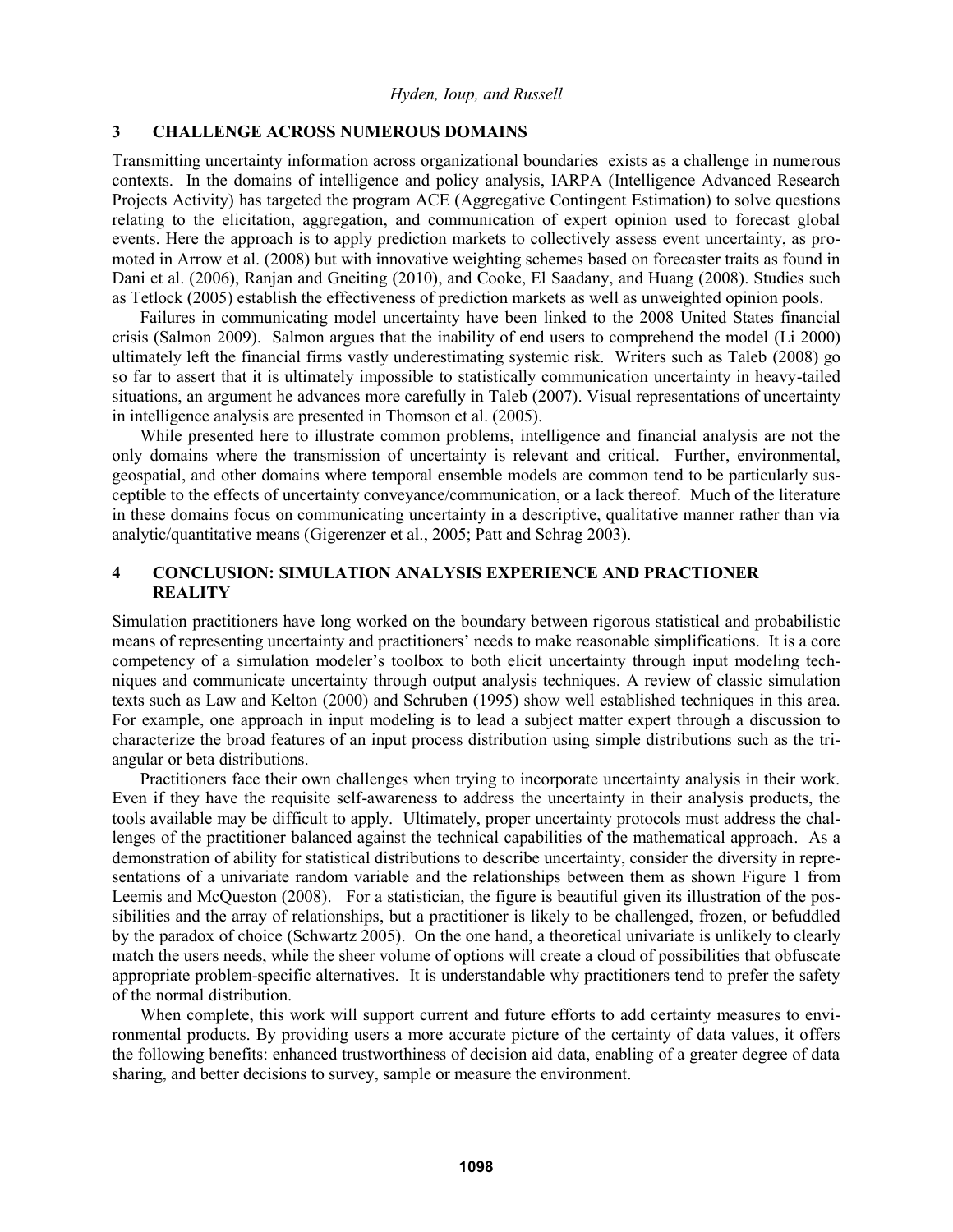

Figure 1: Univariate distribution relationships (Leemis and McQueston 2008)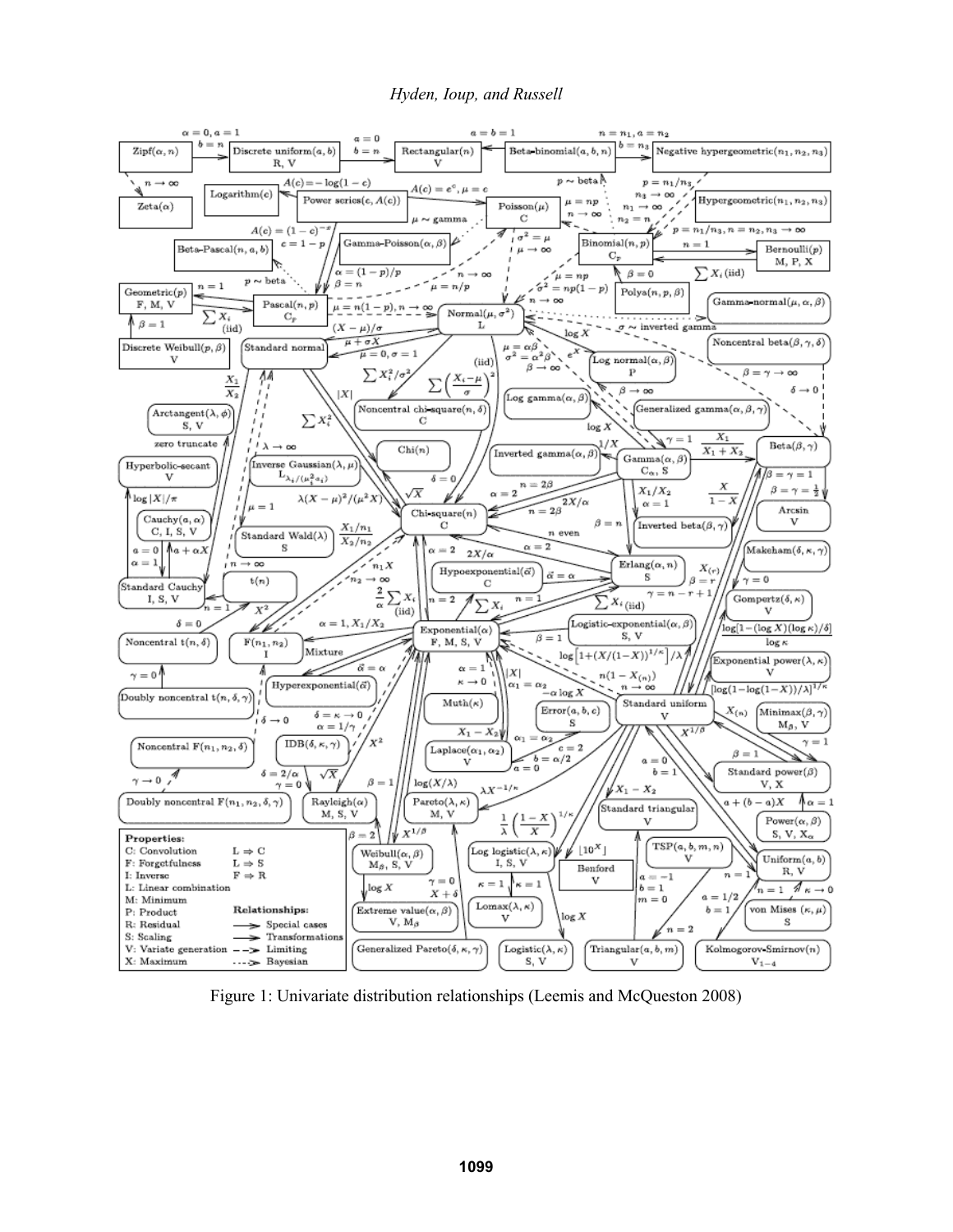## **ACKNOWLEDGMENTS**

This work was funded in part by the Naval Research Laboratory base funding program.

## **REFERENCES**

- Adams, W. M. 2006. "The Future of Sustainability: Re-thinking Environment and Development in the Twenty-first Century: Report of the IUCN Renowned Thinkers Meeting, 29–31 January 2006." *IUCN. Online at: http://www.iucn.org/members/future\_sustainability/docs/ iucn\_future\_of\_sustanability.pdf*.
- Akerlof, G. A. 1970. "The market for 'lemons': Quality uncertainty and the market mechanism." The *quarterly journal of economics* 84 (3): 488–500.
- Allen, M. 2010. ―Embracing an uncertain future.‖ *Nature* 466 (7302) (July 1): 31. doi:10.1038/466031a.
- Anon. 2010. "A Question of Trust." *Nature* 466 (7302) (July 1): 7. doi:10.1038/466007a.
- Arrow, K. J, R. Forsythe, M. Gorham, R. Hahn, R. Hanson, J. O Ledyard, S. Levmore, R. Litan, P. Milgrom, and F. D Nelson. 2008. "The promise of prediction markets." *Science* 320 (5878): 877.
- Bich, W., M. G. Cox, and P. M. Harris. 2006. "Evolution of the 'Guide to the Expression of Uncertainty *in Measurement* '.‖ *Metrologia* 43 (4): S161-S166.
- BIPM, IEC, IFCC. ILAC, ISO, IUPAC, IUPAP and OIML. 2008. *Evaluation of Measurement Data— Supplement 1 to the 'Guide to the Expression of Uncertainty in Measurement'—Propagation of distributions using a Monte Carlo method*. Joint Committee for Guides in Metrology, JCGM 101. http://www.bipm.org/utils/common/documents/jcgm/JCGM\_101\_2008\_E.pdf.
	- ———. 2010. *Evaluation of Measurement Data—Guide to the Expression of Uncertainty in Measurement GUM 1995 with minor corrections*. Joint Committee for Guides in Metrology, JCGM 100. http://www.bipm.org/utils/common/documents/jcgm/JCGM\_100\_2008\_E.pdf.
- Bitz, C. M. 2008. "Some aspects of uncertainty in predicting sea ice thinning." *Geophysical Fluid Dynamics* 5: 6.
- Committee on National Security Implications of Climate Change for U.S. Naval Forces; National Research Council. 2011. *National Security Implications of Climate Change for U.S. Naval Forces*. Washington, D.C.: The National Academies Press.
- Cooke, R. M., S. ElSaadany, and X. Huang. 2008. "On the performance of social network and likelihoodbased expert weighting schemes." *Reliability Engineering & System Safety* 93 (5) (May): 745-756.
- Couclelis, H. 2003. "The Certainty of Uncertainty: GIS and the Limits of Geographic Knowledge." *Transactions in GIS* 7 (2): 165-175.
- Dani, V., O. Madani, D. Pennock, S. Sanghai, and B. Galebach. 2006. An empirical comparison of algorithms for aggregating expert predictions. In *Proceedings of the Conference on Uncertainty in Artificial Intelligence (UAI). Citeseer*.
- Edwards, P. N. 2010. *A Vast Machine: Computer Models, Climate Data, and the Politics of Global Warming*. MIT Press.
- Gigerenzer, G., R. Hertwig, E. van den Broek, B. Fasolo, K. V. Katsikopoulos, 2005. "A 30% Chance of Rain Tomorrow: How Does the Public Understand Probabilistic Weather Forecasts?" *Risk Analysis* 25 (3), 623-629.
- Goodchild, M. F. 1998. "Uncertainty: The Achilles Heel of Gis." *Geo Info Systems* 8 (11): 50–52.
- Gross, M. 2010. *Ignorance and Surprise: Science, Society, and Ecological Design*. MIT Press.
- Hirshleifer, J. 1979. "The Analytics of Uncertainty and Information-An Expository Survey." *Journal of Economic Literature* 17 (4): 1375–1421.
- Hunter, G. J, and M. F. Goodchild. 1993. Managing uncertainty in spatial databases: Putting theory into practice. In *Papers from the Annual Conference-Urban and Regional Information Systems Association*, 15–15.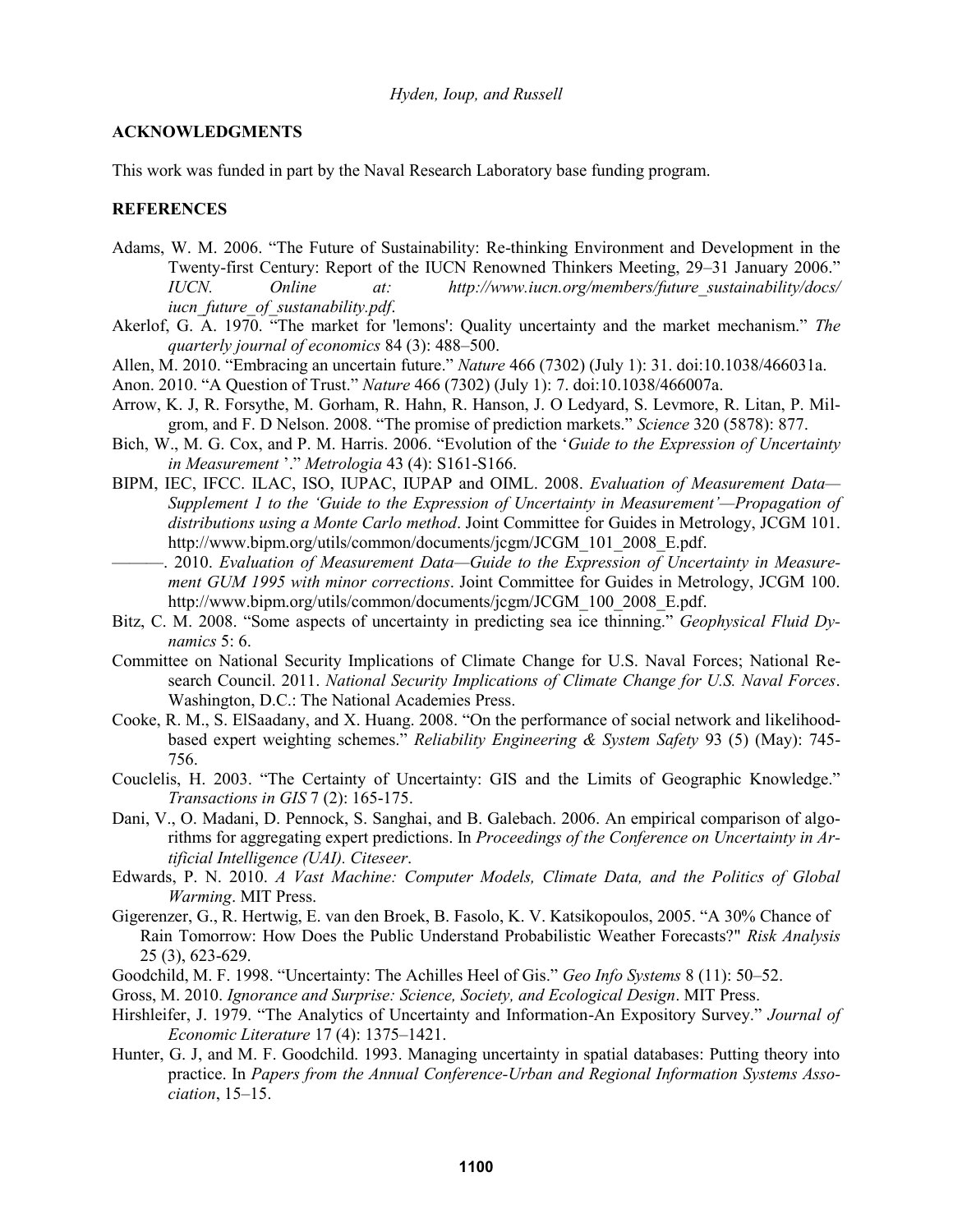Law, A.M. and W.D. Kelton. 2000. *Simulation modeling and analysis*. McGraw Hill.

Knight, F. 1921. *Risk, uncertainty, and profit*. New ed. Kissimmee Fla.: Signalman Publishing.

- Leemis, L. M, and J.T. McQueston. 2008. "Univariate Distribution Relationships." The American Statis*tician* 62 (1): 45-53.
- Leyk, S., R. Boesch, and R. Weibel. 2005. "A Conceptual Framework for Uncertainty Investigation in Map-based Land Cover Change Modelling." *Transactions in GIS* 9 (3): 291-322.
- Li, D. X. 2000. "On Default Correlation." *The Journal of Fixed Income* 9 (4): 43-54.
- Lira, I., and D. Grientschnig. 2010. "Bayesian assessment of uncertainty in metrology: a tutorial." *Metrologia* 47 (3): R1-R14.
- MacEachren, A.M., A. Robinson, S. Hopper, S. Gardner, R. Murray, M. Gahegan, and E. Hetzler. 2005. "Visualizing geospatial information uncertainty: What we know and what we need to know." *Cartography and Geographic Information Science* 32 (3): 139–160.
- Manning, M. R. 2003. "The difficulty of communicating uncertainty." *Climatic Change* 61 (1): 9–16.
- Markowitz, H. 1959. *Portfolio selection: efficient diversification of investments*. Wiley.
- Morgan, M. G. 2009. *Best practice approaches for characterizing, communicating and incorporating scientific uncertainty in climate decision making*. DIANE Publishing.
- Morss, R. E. J. L Demuth, and J. K Lazo. 2008. "Communicating uncertainty in weather forecasts: A survey of the US public." *Weather and Forecasting* 23 (5): 974–991.
- Patt, A. and D. Schrag, 2003. "Using specific language to describe risk and probability." *Climatic Change*, 61, 17-30.
- Patterson, T. E. 2003. *The Vanishing Voter: Public Involvement in an Age of Uncertainty*. Random House Digital, Inc.
- Ranjan, R., and T. Gneiting. 2010. "Combining probability forecasts." Journal of the Royal Statistical So*ciety: Series B (Statistical Methodology)* 72 (1): 71-91.
- Regan, H. M, M. Colyvan, and M. A Burgman. 2002. "A taxonomy and treatment of uncertainty for ecology and conservation biology.‖ *Ecological applications* 12 (2): 618–628.
- Robinson, D.G. 1998. "A survey of probabilistic methods used in reliability, risk and uncertainty analysis: Analytical techniques i." Sandia National Lab, Report SAND98-1189.
- Salmon, F. 2009. "Recipe for disaster: The formula that killed Wall Street." *Wired Magazine* 17 (3): 17– 03.
- Schruben, L. W. 1995. *Graphical Simulation Modeling and Analysis: Using SIGMA for Windows*. Course Technology Press, Boston, MA.
- Schwartz, B. 2005. *The paradox of choice: Why more is less*. Harper Perennial.
- Swart, R., L. Bernstein, M. Ha-Duong, and A. Petersen. 2008. "Agreeing to disagree: uncertainty management in assessing climate change, impacts and responses by the IPCC." *Climatic Change* 92  $(1-2): 1-29.$
- Taleb, N.N. 2008. *The Black Swan*. Random House, Inc.
- Taleb, N. 2007. "Black Swans and the Domains of Statistics." *The American Statistician* 61 (3): 198-200.
- Tetlock, P. 2005. *Expert Political Judgment: How Good Is It? How Can We Know?* Princeton University Press.
- Thomson, J., E. Hetzler, A MacEachren, M. Gahegan, and M. Pavel. 2005. "A typology for visualizing uncertainty." In *Proc. SPIE*, 5669:146–157.
- Torres, R., G.R. Keller, V. Kreinovich, L. Longpré, and S.A. Starks. 2004. "Eliminating Duplicates under Interval and Fuzzy Uncertainty: An Asymptotically Optimal Algorithm and Its Geospatial Applications.‖ *Reliable Computing* 10 (5): 401-422.
- Tversky, A., and D. Kahneman. 1992. "Advances in prospect theory: Cumulative representation of uncertainty." *Journal of Risk and Uncertainty* 5 (4): 297–323.
- U.S. Department of Defense. 2002. Defense.gov News Transcript: DoD News Briefing Secretary Rumsfeld and Gen. Myers. February 12. http://www.defense.gov/Transcripts/Transcript.aspx? TranscriptID=2636.